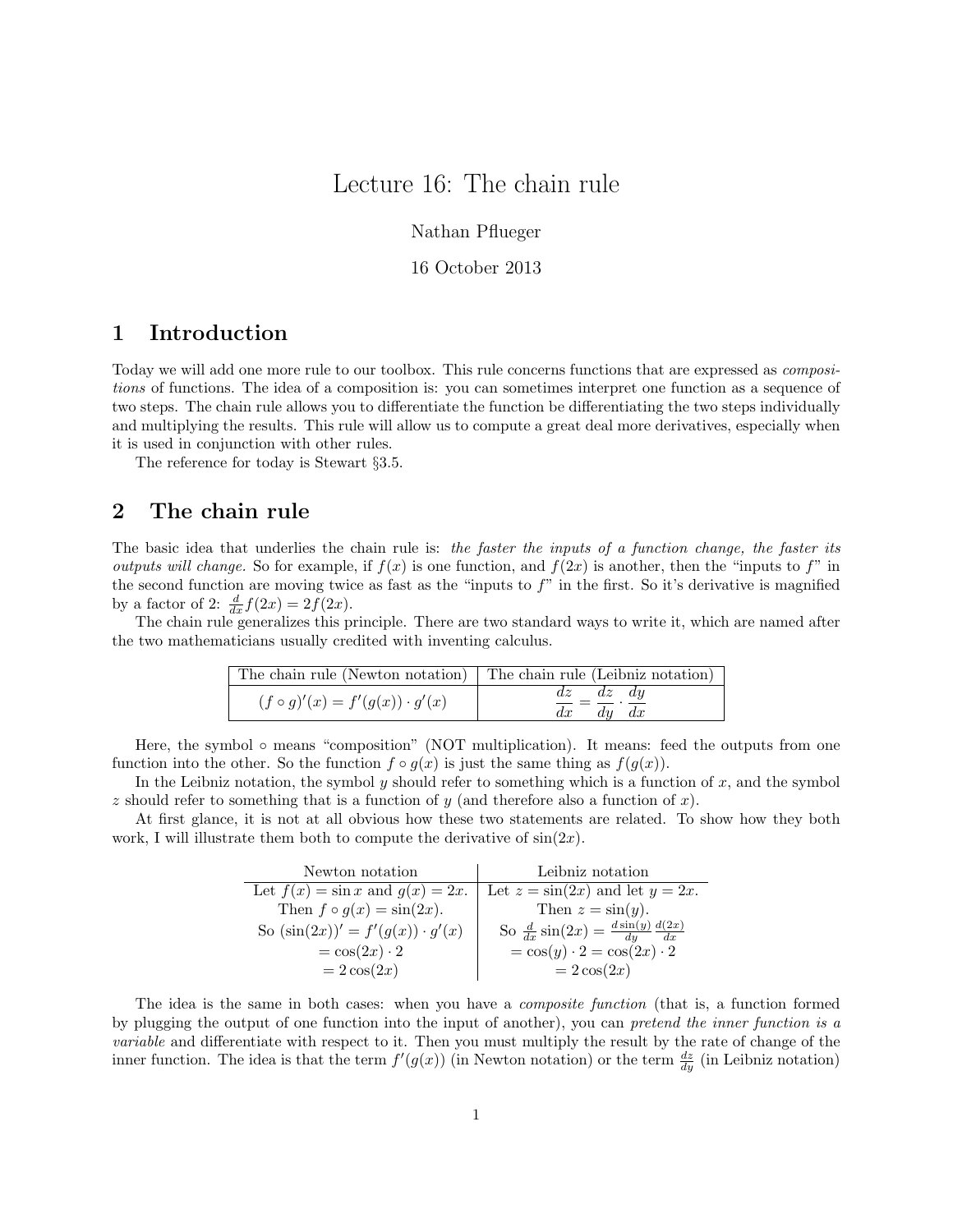tells how quickly the output changes per unit change in the input to the outer function, and then the terms  $g'(x)$  and  $\frac{dy}{dx}$  tell how quickly the inputs to the outer function change per unit change in x.

I think you will probably find the Newton notation easier to apply initially, but I find the Leibniz notation more intuitively helpful in the long term. In fact, for the first century or so after calculus was invented, the British preferred Newton's notation while the French and Germans preferred Leibniz's notation; it tuned out that Leibniz's notation was more practical in leading to further advances, and French scientific knowledge advanced somewhat faster during this time<sup>1</sup>. Now of course, we can set patriotism aside and use the two notations interchangeably, according to which is more useful at any given time.

As an example of how to use the chain rule (in Newton notation this time), consider the following problem. *Example* 2.1. Suppose that you know the following information about two functions  $f(x)$  and  $g(x)$ . Determine  $(g \circ f)'(1)$ .

| $\boldsymbol{x}$ | x) | q(x) | (x)             | '(x) |
|------------------|----|------|-----------------|------|
|                  |    |      | $\overline{12}$ |      |
|                  |    |      |                 |      |
|                  |    |      |                 |      |

Solution. By the chain rule,  $(g \circ f)'(1) = g'(f(1)) \cdot f'(1)$ . By the value in the table,  $f(1) = 2$ , so this is the same as  $g'(2) \cdot f'(1)$ . By the values in the table, this is  $7 \cdot (-6) = -42$ .

#### 3 First examples

I will illustrate the chain rule by differentiating the following eight functions.

- 1.  $(2x+1)^7$
- 2.  $sin(5x)$
- 3.  $\sqrt{7x+1}$
- 4.  $(x^2+1)^7$
- 5.  $\sqrt{1-x^2}$
- 6.  $\sqrt{e^x+2}$
- 7.  $sin(e^x)$
- 8.  $(e^x + 1)^6$

These can be differentiated as follows. I will use Leibniz notation in this section, since I personally prefer it. Note that in homework and exams, you do not need to show as many steps as I do here – over time you will get used to skipping some of the more obvious parts (I will also begin to omit some steps in my notes as well).

$$
\frac{d}{dx}(2x+1)^7 = \left[\frac{d}{d(2x+1)}(2x+1)^7\right] \frac{d(2x+1)}{dx}
$$

$$
= 7(2x+1)^6 \cdot 2
$$

$$
= 14(2x+1)^6
$$

<sup>1</sup>For a discussion, see Philip E. B. Jourdain's *The Nature of Mathematics*, chapter 5.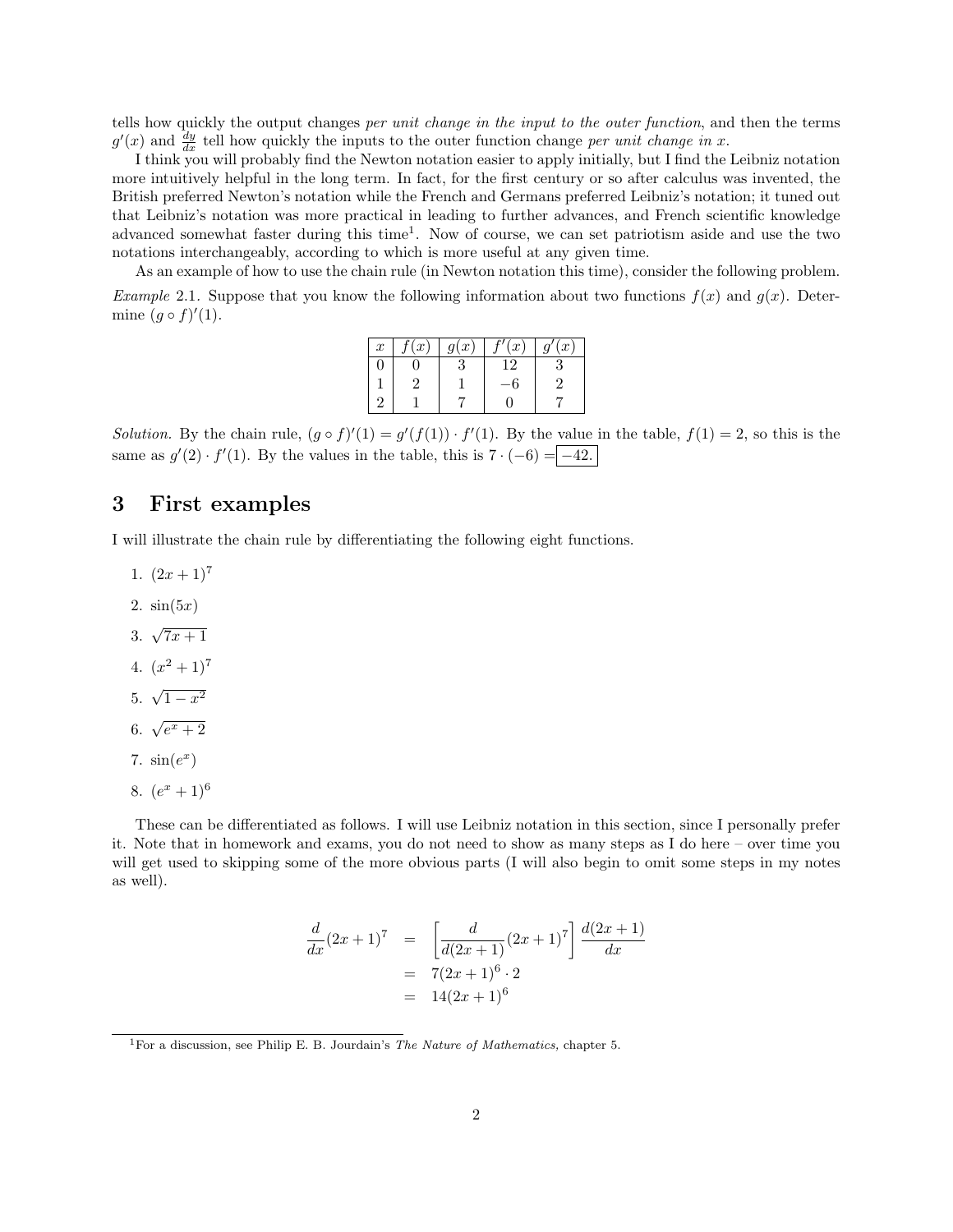$$
\frac{d}{dx}\sin(5x) = \frac{d\sin(5x)}{d(5x)}\frac{d(5x)}{dx}
$$

$$
= \cos(5x) \cdot 5
$$

$$
= 5\cos(5x)
$$

$$
\frac{d}{dx}\sqrt{7x+1} = \frac{d\sqrt{7x+1}}{d(7x+1)}\frac{d(7x+1)}{dx}
$$

$$
= \frac{1}{2\sqrt{7x+1}} \cdot 7
$$

$$
= \frac{7}{2\sqrt{7x+1}}
$$

$$
\frac{d}{dx}(x^2+1)^7 = \frac{d(x^2+1)^7}{d(x^2+1)}\frac{d(x^2+1)}{dx}
$$

$$
= 7(x^2+1)^6(2x)
$$

$$
= 14x(x^2+1)^6
$$

$$
\frac{d}{dx}\sqrt{1-x^2} = \frac{d\sqrt{1-x^2}}{d(1-x^2)}\frac{d(1-x^2)}{dx}
$$

$$
= \frac{1}{2\sqrt{1-x^2}}(-2x)
$$

$$
= -\frac{x}{\sqrt{1-x^2}}
$$

$$
\frac{d}{dx}\sqrt{e^x+2} = \frac{d\sqrt{e^x+2}}{d(e^x+2)}\frac{d(e^x+2)}{dx}
$$

$$
= \frac{1}{2\sqrt{e^x+2}} \cdot e^x
$$

$$
= \frac{e^x}{2\sqrt{e^x+2}}
$$

$$
\frac{d}{dx}\sin(e^x) = \frac{d(\sin(e^x))}{de^x}\frac{de^x}{dx}
$$

$$
= \cos(e^x) \cdot e^x
$$

$$
= e^x \cos(e^x)
$$

$$
\frac{d}{dx}(e^x + 1)^6 = \frac{d(e^x + 1)^6}{d(e^x + 1)} \frac{d(e^x + 1)}{dx}
$$

$$
= 6(e^x + 1)^5 \cdot e^x
$$

$$
= 6e^x(e^x + 1)^5
$$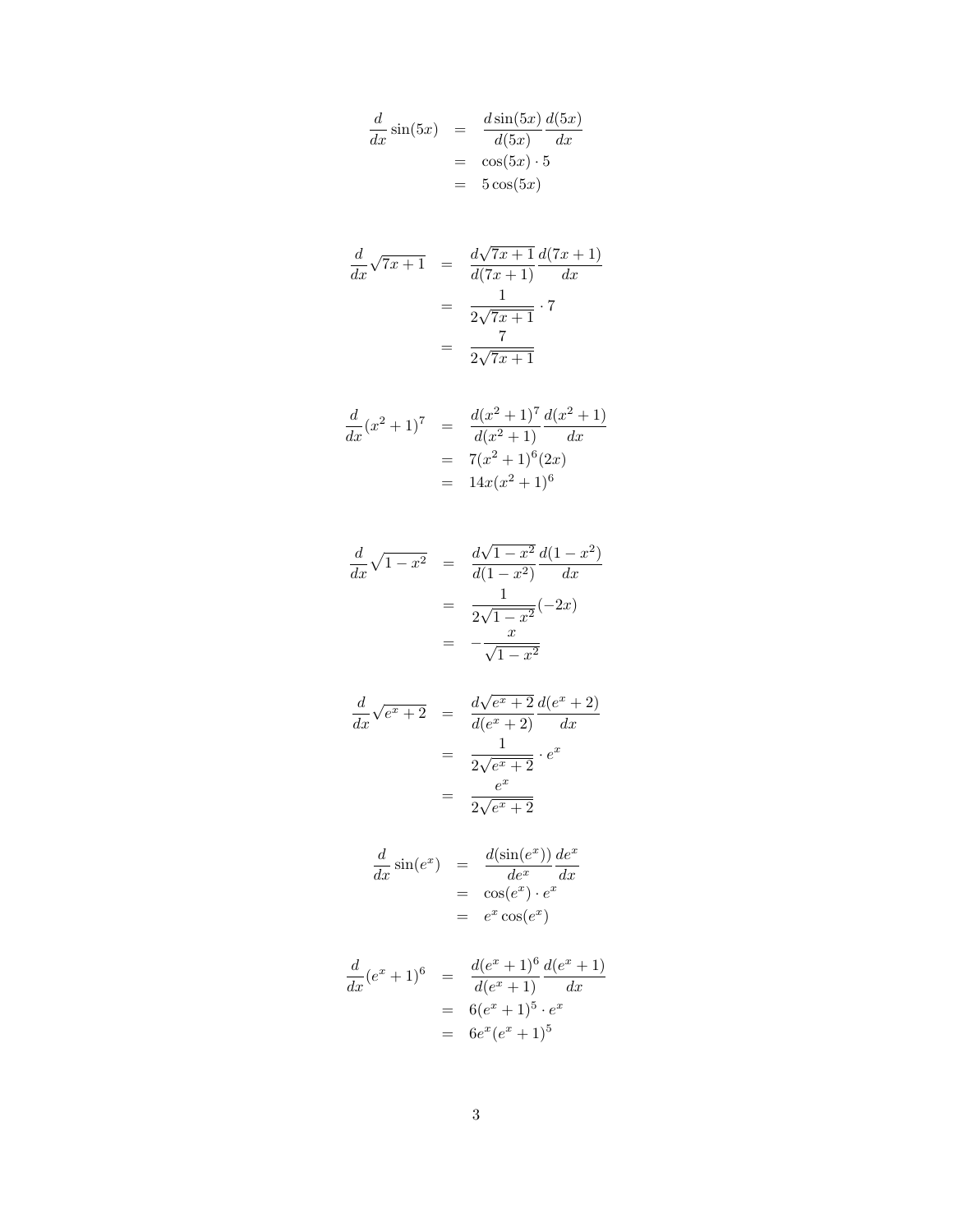#### 4 Differentiating exponential functions

The chain rule gives us the necessary tool to differentiate arbitrary exponential functions. Remember that we chose the number e specifically to be the number such that  $\frac{d}{dx}e^x = e^x$ . This one fact, plus the chain rule, allows us to differentiate any exponential function.

For example, take  $f(x) = 2^x$ . Then using the laws of exponential functions, this can also be rewritten  $f(x) = (e^{\ln 2})^x = e^{x \ln 2}$ . This is a composition of two function: the chain rule says that its derivative will be  $e^{x \ln 2} \cdot \ln 2 = \ln 2e^{x \ln 2} = \ln 2 \cdot 2^x$ . The same idea works for all exponentials to give the following fact.

$$
\frac{d}{dx}b^x = \ln(b) \cdot b^x
$$

Here, b is a constant value.

One thing that this fact reveals is that the number  $e$  is totally inescapable in calculus: even if you don't want to write your exponential functions in terms of the base e, you still must introduce the idea of a natural logarithm (and therefore the idea of the number  $e$ ) to differentiate exponential functions.

#### 5 Examples with multiple rules

In the following examples, we can differentiate the given functions with the help of the chain rule, but the chain rule must be used in conjunction with some of the other rules we have seen in class.

In this section, I will start to be a little more terse when applying the chain rule, rather than spelling all steps out in full as in the last section.

*Example* 5.1. Differentiate  $f(x) = \tan(x \cdot 2^x)$ .

Solution. This function is a composite of two functions:  $\tan x$  and  $x \cdot 2^x$ . The first can be differentiated using the quotient rule, as we've seen: the result is  $\sec^2 x$ . The second can be differentiated using the product rule (and the fact mentioned in the previous section). The result is:

$$
\frac{d}{dx} \tan(x \cdot 2^x) = \sec^2(x \cdot 2^x) \cdot \frac{d}{dx} (x \cdot 2^x) \text{ (chain rule)}
$$
\n
$$
= \sec^2(x \cdot 2^x) \cdot \left(\frac{dx}{dx} 2^x + x \frac{d2^x}{dx}\right) \text{ (product rule)}
$$
\n
$$
= \sec^2(x \cdot 2^x) (2^x + x \cdot \ln 2 \cdot 2^x) \text{ (previous section)}
$$
\n
$$
= \sec^2(x \cdot 2^x) \cdot 2^x \cdot (1 + x \ln 2)
$$

*Example* 5.2. Differentiate  $f(x) = \sin\left(\frac{x}{x+1}\right)$ .

Solution. Here we need to apply the chain rule and the quotient rule in sequence.

$$
\frac{d}{dx}\sin\left(\frac{x}{x+1}\right) = \cos\left(\frac{x}{x+1}\right) \cdot \frac{d}{dx}\left(\frac{x}{x+1}\right)
$$
 (chain rule)  
\n
$$
= \cos\left(\frac{x}{x+1}\right) \cdot \frac{\frac{dx}{dx} \cdot (x+1) - x \cdot \frac{d}{dx}(x+1)}{(x+1)^2}
$$
 (quotient rule)  
\n
$$
= \cos\left(\frac{x}{x+1}\right) \cdot \frac{(x+1) - x}{(x+1)^2}
$$
  
\n
$$
= \frac{\cos\left(\frac{x}{x+1}\right)}{(x+1)^2}
$$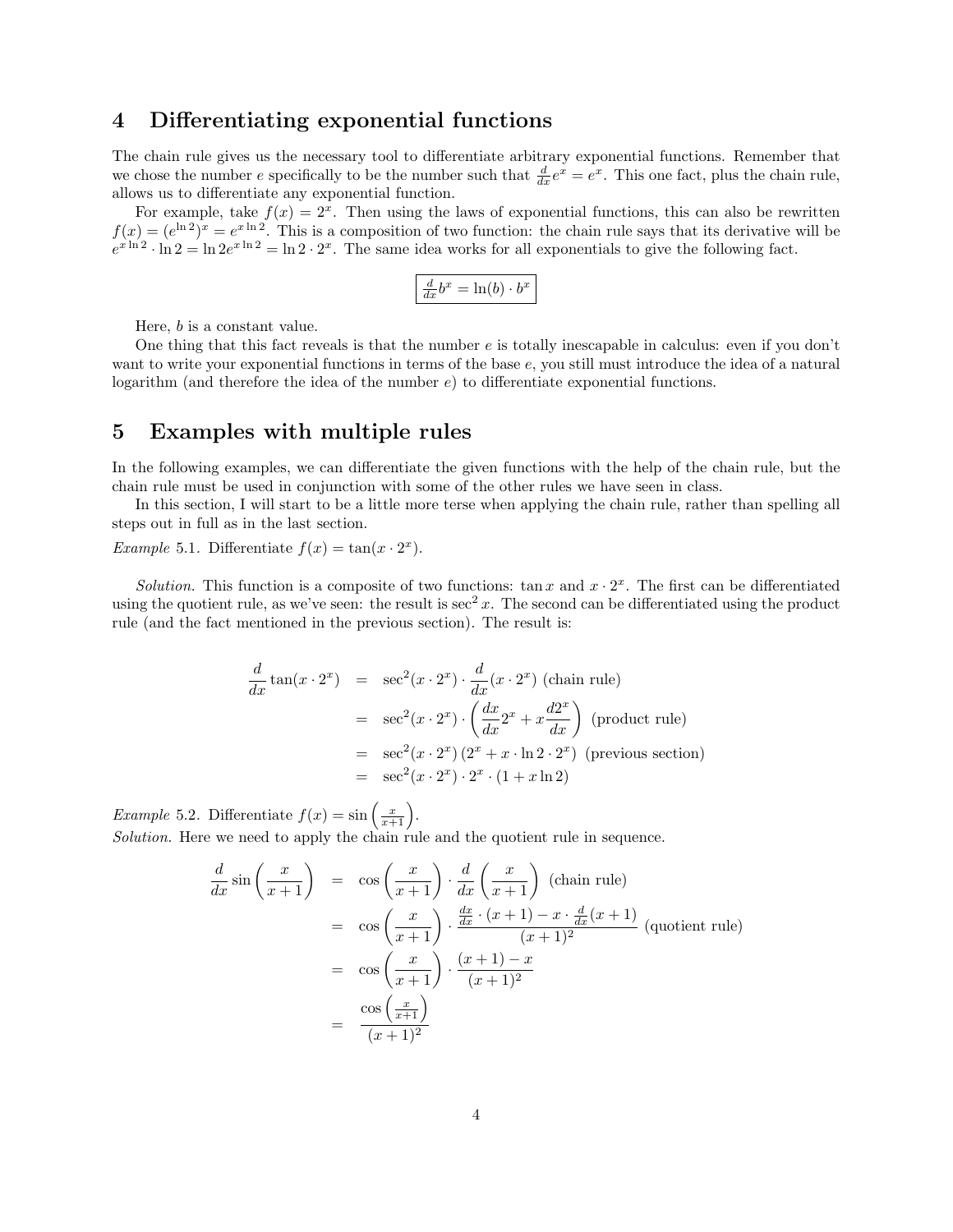*Example* 5.3. Differentiate  $f(x) = \sqrt{\cos(x^2)}$ .

Solution. This problem requires the chain rule to be applied twice in sequence.

$$
\frac{d}{dx}\sqrt{\cos(x^2)} = \frac{1}{2\sqrt{\cos(x^2)}} \cdot \frac{d}{dx}\cos(x^2) \text{ (chain rule)}
$$
\n
$$
= \frac{1}{2\sqrt{\cos(x^2)}} \cdot (-\sin(x^2))\frac{d}{dx}x^2 \text{ (chain rule again)}
$$
\n
$$
= \frac{1}{2\sqrt{\cos(x^2)}} \cdot (-\sin(x^2)) \cdot (2x)
$$
\n
$$
= -\frac{x\sin(x^2)}{\sqrt{\cos(x^2)}}
$$

## 6 Optimization problems

Here are a couple examples where the chain rule can be used in the solution of an optimization problem. Example 6.1. Suppose that a horse begins at the point 1 mile north of a river, which runs east to west. She wishes to walk to the river to drink, and then to walk to the stable, which is 3 miles east and 2 miles north

Solution. The situation is depicted visually in the following diagram.

of where she stands. What is the shortest possible distance that she could walk to do this?



The dashed line shows two possible paths that the horse could take. She gets to choose where she will come to the river, but then should walk in a straight line to that point and then back to the stable.To find the best possible point to reach the river, introduce the variable  $x$  to be the x-coordinate of the place she arrives at the river. Then her path can be broken into the sum of the hypotenuses of two right triangles, as shown.



There are two extreme cases:  $x = 0$  (when she goes straight to the river) and  $x = 3$  (when she comes straight back from the river) shown below. Clearly no negative value of  $x$  could be better, since both legs of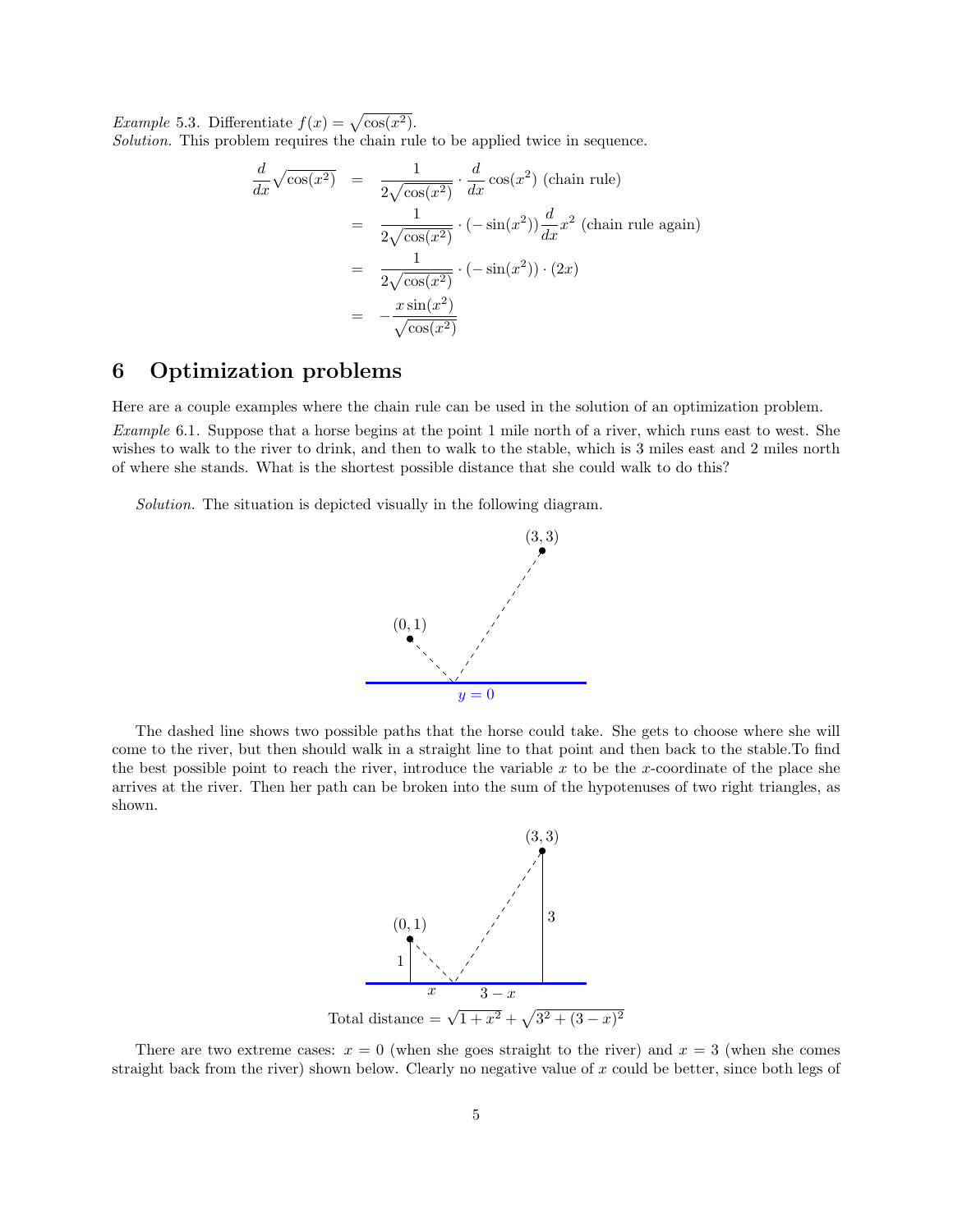the trip would be longer; nor could any  $x > 3$  be better than  $x = 3$  for the same reason. So the best value of  $x$  must be in the interval  $[0, 3]$ .



So let's now optimize the function  $f(x) = \sqrt{1+x^2} + \sqrt{9+(3-x)^2}$  on the interval [0,3]. The first step is to differentiate it to find the critical points. We can do this with the chain rule.

$$
f'(x) = \frac{1}{2\sqrt{1+x^2}} \frac{d}{dx} (1+x^2) + \frac{1}{2\sqrt{9+(3-x)^2}} \frac{d}{dx} (9+(3-x)^2)
$$
  
= 
$$
\frac{2x}{2\sqrt{1+x^2}} + \frac{1}{2\sqrt{9+(3-x)^2}} 2 \cdot (3-x) \frac{d}{dx} (3-x)
$$
  
= 
$$
\frac{x}{\sqrt{1+x^2}} - \frac{3-x}{\sqrt{9+(3-x)^2}}
$$

To find the critical numbers, set this equal to 0 and solve.

$$
0 = \frac{x}{\sqrt{1+x^2}} - \frac{3-x}{\sqrt{9+(3-x)^2}}
$$
  

$$
\frac{3-x}{\sqrt{9+(3-x)^2}} = \frac{x}{\sqrt{1+x^2}}
$$
  

$$
\frac{(3-x)^2}{9+(3-x)^2} = \frac{x^2}{1+x^2}
$$
 (by squaring both sides)  

$$
(3-x)^2(1+x^2) = (9+(3-x)^2)x^2
$$
 (cross-multiplying)  

$$
(3-x)^2 + (3-x)^2x^2 = 9x^2 + (3-x)^2x^2
$$
 (distributing)  

$$
(3-x)^2 = 9x^2
$$
 (canceling like terms on both sides)  

$$
(3-x) = 3x
$$
 (square root of both sides)  

$$
3 = 4x
$$
  

$$
3/4 = x
$$

So there is one critical number:  $x = 3/4$ . Now check the critical number and the two endpoints to find the absolute minimum.

$$
f(0) = 1 + 3\sqrt{2}
$$
  
\n
$$
\approx 5.24
$$
  
\n
$$
f(3/4) = 5
$$
  
\n
$$
f(3) = \sqrt{10} + 3
$$
  
\n
$$
\approx 6.16
$$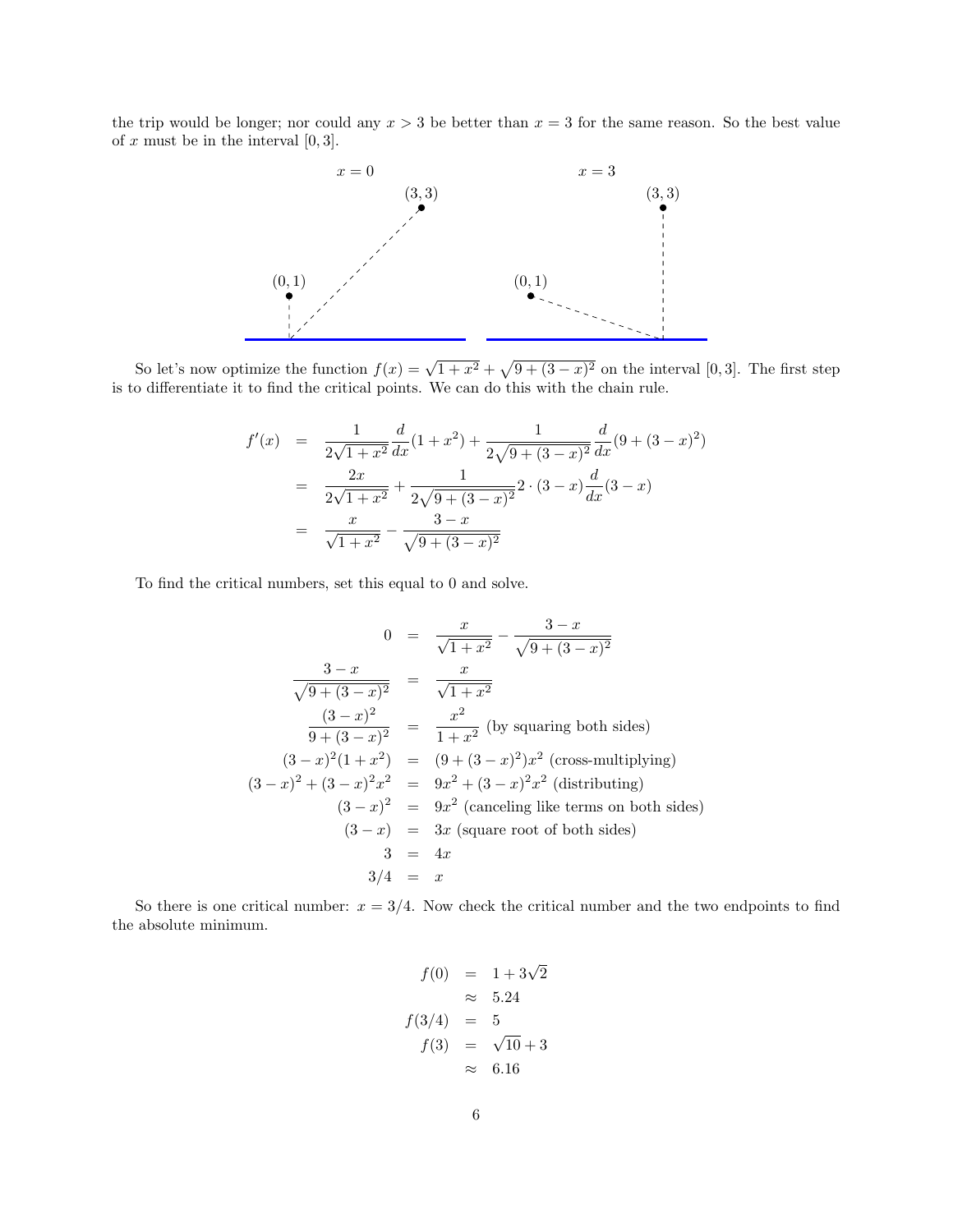So the absolute minimum is  $|5$  miles , and occurs at  $x = 3/4$ .

Clever solution. This problem also has a classic, much more clever solution. Of course, a solution like this doesn't generalize well to more complicated situations, but you might enjoy seeing it.

The idea that you simply pretend that the stable is on the other side of the river. Then walking to the river and back to the stable is just like walking across the river; just reflect the path across the river.



But now it is obvious what the faster path is: she should just walk in a straight line! So the shortest But now it is obvious what the faster path is: she should just walk in a possible distance is the distance from  $(0,1)$  to  $(3,-3)$ , which is  $\sqrt{3^2 + 4^2} = 5$ .



Remark. Although this problem is obviously contrived and silly, it is mathematically identical to an important problem in physics: that of a photon bouncing off a mirror. One of the basic principles of physics (discovered by Lagrange, I believe) is that light always takes the shortest possible time to go between two points. So when it must go from one point to another by way of a mirror, it takes the path that minimizes distance. In a sense, it solves the problem above (of course, the photon doesn't "solve" any equations; it just obeys mathematical laws as if it did). The same sort of problem becomes very important in studying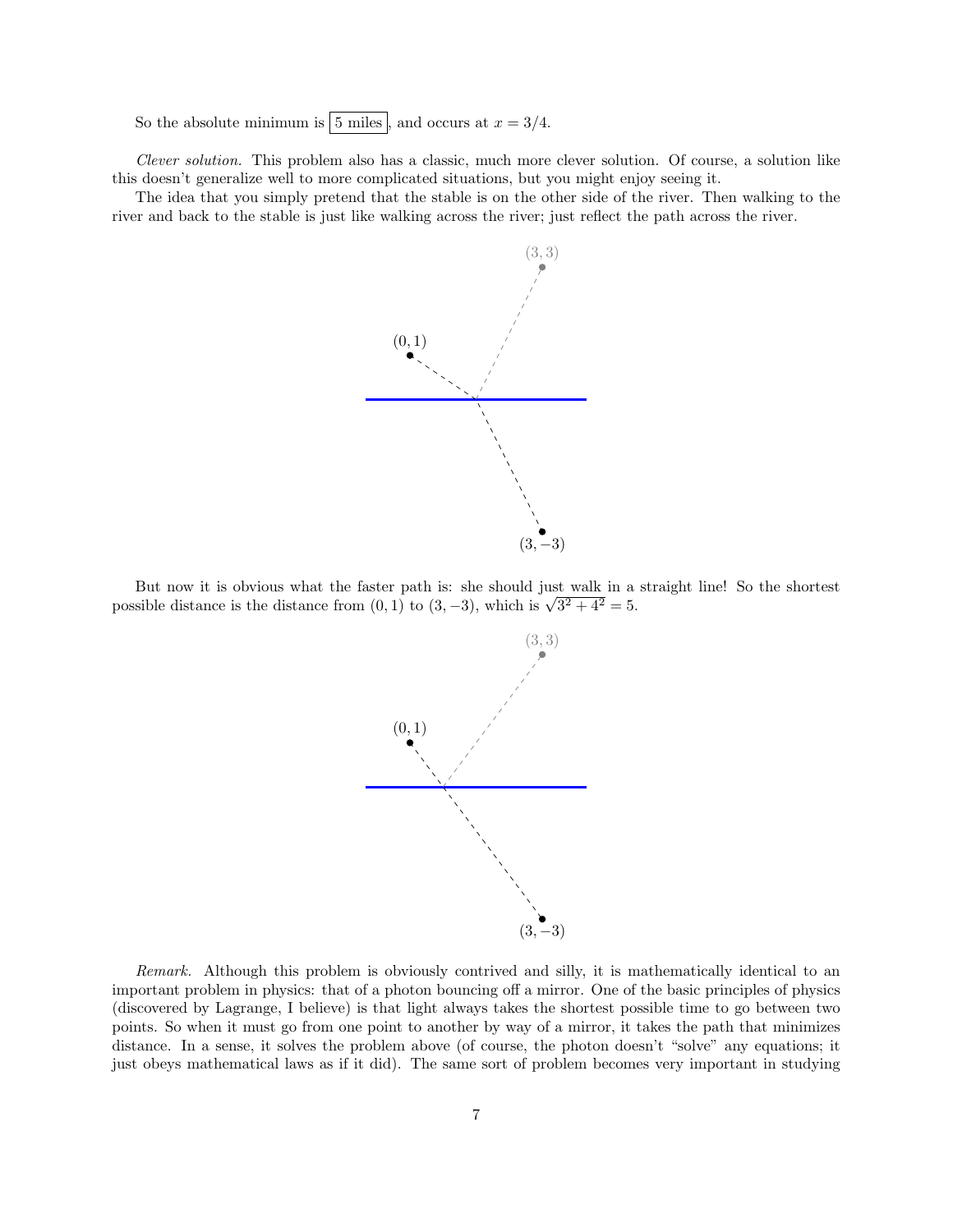the properties of lenses: in that setting, the relevant fact is that light travels more slowly through glass than through air. So to determine how light will bend as it passes through a lens is like asking the best path for a horse to take through a lens-shaped patch of tar, if it wants to get to the other side as quickly as possible.

Example 6.2. A cone-shaped coffee filter is 5cm tall, and has radius 5cm at the top. Suppose that it is filling up with liquid, and that height of the liquid in the filter is given by  $h(t) = \frac{5}{1+t}$ , where t is measured in seconds. What is the rate of change of the volume at time  $t = 4$  seconds?



Solution. The liquid occupies a space shaped like a cone, with volume  $\frac{1}{3}\pi r^2 h$ , where r is the radius at the top and  $h$  is the height. In this case, the proportions of this cone are the same as the proportions of the filter as a whole, so the radius will be equal to the height:  $r = h$ . So the volume of liquid will be  $\frac{1}{3}\pi h^3$ . Now, h is in fact a function of t:  $h(t) = \frac{5}{1+t}$ , so we can write the volume also as a function of t:  $V(t) = \frac{1}{3}\pi h(t)^3$ . So we can find the rate of change of the volume using the chain rule.

$$
V'(t) = \frac{dV}{dh} \cdot \frac{dh}{dt}
$$
  
\n
$$
= \frac{1}{3}\pi \cdot 3h(t)^2 \cdot \frac{dh}{dt}
$$
  
\n
$$
= \pi \cdot h(t)^2 \cdot \frac{d}{dt} \frac{5}{1+t}
$$
  
\n
$$
= \pi \cdot h(t)^2 \cdot \left(-\frac{5}{(1+t)^2}\right)
$$
  
\n
$$
= -\frac{5\pi}{(1+t)^2}h(t)^2
$$

So in the specific case we are interested in,  $V'(4) = -\frac{5\pi}{5^2} \cdot h(4)^2 = -\frac{5\pi}{5^2} \cdot \frac{5}{5} = -\frac{\pi}{5}$ .

## 7 Appendix: The chain rule and linear approximation

As usual, this appendix is not part of the course material; it's included just in case of interest.

An alternative way to formulate the chain rule is: the linear approximation of a composition is the composition of the linear approximations. This formulation turns out to be the one that generalizes best to other situations (especially in multivariable calculus). To my mind, it is also he most intuitive way to think about it, although this may not be apparent the first time you learn the topic.